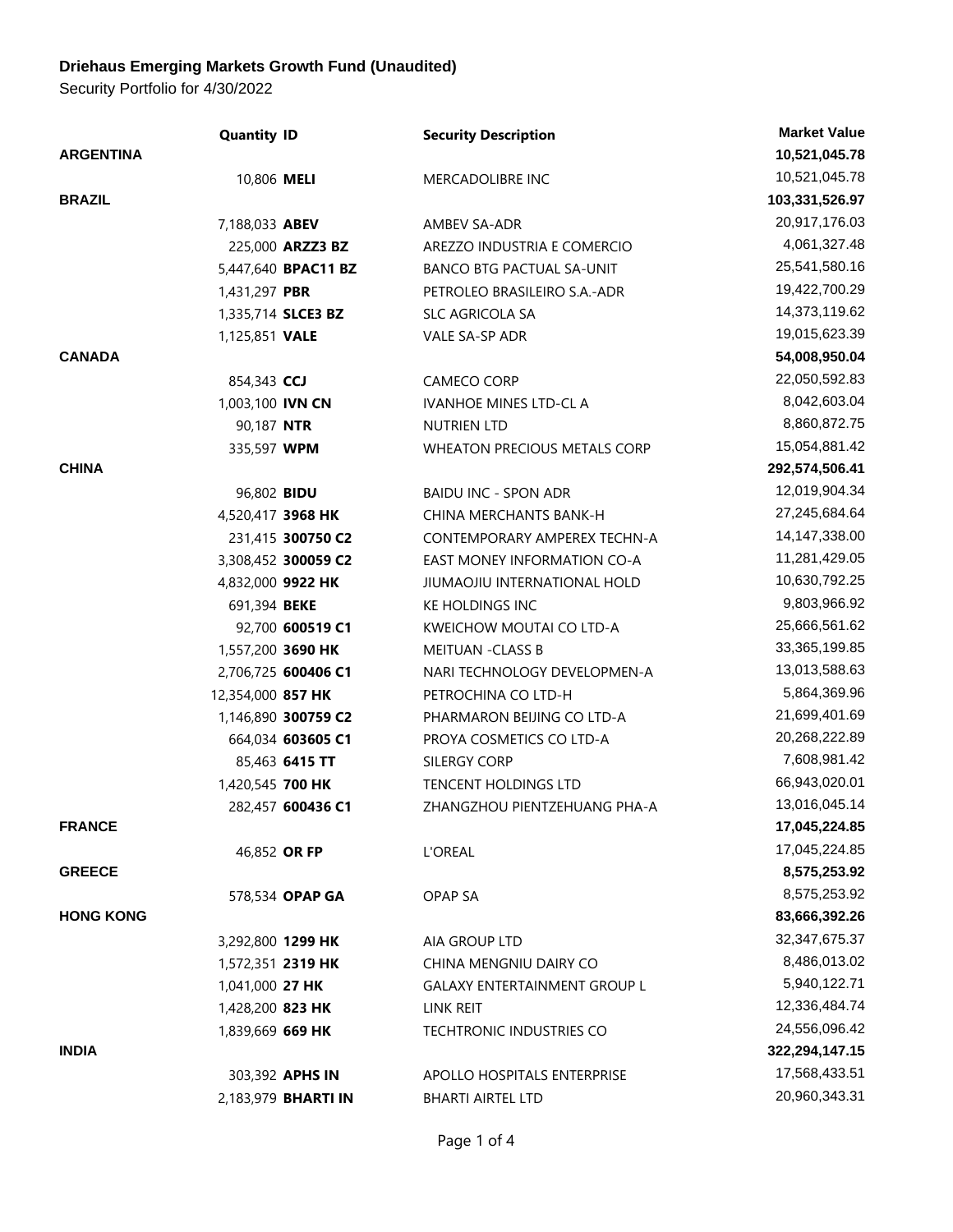|                     | 1,127,122 CIPLA IN      | <b>CIPLA LTD</b>                  | 14,385,572.19    |
|---------------------|-------------------------|-----------------------------------|------------------|
|                     | 449,686 HDB             | <b>HDFC BANK LTD-ADR</b>          | 24,827,164.06    |
|                     | 858,318 HNDL IN         | HINDALCO INDUSTRIES LTD           | 5,343,666.49     |
|                     | 1,015,879 HDFC IN       | HOUSING DEVELOPMENT FINANCE       | 29,310,086.16    |
|                     | 2,412,072 IBN           | <b>ICICI BANK LTD-SPON ADR</b>    | 45,925,850.88    |
|                     | 681,749 INFY            | <b>INFOSYS LTD-SP ADR</b>         | 13,546,352.63    |
|                     | 8,604,639 PWGR IN       | POWER GRID CORP OF INDIA LTD      | 25,498,619.29    |
|                     | 1,399,455 RIL IN        | RELIANCE INDUSTRIES LTD           | 50,705,691.94    |
|                     | 1,736,434 SUNP IN       | SUN PHARMACEUTICAL INDUS          | 20,989,992.87    |
|                     | 309,328 TCS IN          | TATA CONSULTANCY SVCS LTD         | 14,256,416.00    |
|                     | 691,737 TTAN IN         | TITAN CO LTD                      | 22,072,338.18    |
|                     | 1,507,714 UNSP IN       | UNITED SPIRITS LTD                | 16,903,619.64    |
| <b>INDONESIA</b>    |                         |                                   | 68,927,000.80    |
|                     | 85,968,475 BBCA IJ      | BANK CENTRAL ASIA TBK PT          | 48,217,276.42    |
|                     | 65,051,100 TLKM IJ      | TELEKOMUNIKASI INDONESIA PER      | 20,709,724.38    |
| <b>ISRAEL</b>       |                         |                                   | 10,258,017.52    |
|                     | 945,936 ICL IT          | <b>ISRAEL CHEMICALS LTD</b>       | 10,258,017.52    |
| <b>JAPAN</b>        |                         |                                   | 18,170,591.77    |
|                     | 45,200 6861 JP          | <b>KEYENCE CORP</b>               | 18,170,591.77    |
| <b>LUXEMBOURG</b>   |                         |                                   | 12,940,489.86    |
|                     | 428,777 TS              | TENARIS SA-ADR                    | 12,940,489.86    |
| <b>MALAYSIA</b>     |                         |                                   | 10,626,065.90    |
|                     | 1,693,352 LYC AU        | LYNAS CORP LTD                    | 10,626,065.90    |
| <b>MEXICO</b>       |                         |                                   | 61,945,146.94    |
|                     | 6,573,992 GFNORTEO MM   | <b>GRUPO FINANCIERO BANORTE-O</b> | 43,329,425.63    |
|                     | 5,252,063 WALMEX* MM    | WALMART DE MEXICO-SER V           | 18,615,721.31    |
| <b>NETHERLANDS</b>  |                         |                                   | 17,430,209.20    |
|                     | 178,568 HEIA NA         | HEINEKEN NV                       | 17,430,209.20    |
| <b>PANAMA</b>       |                         |                                   | 6,678,912.55     |
|                     | 88,615 CPA              | COPA HOLDINGS SA-CLASS A          | 6,678,912.55     |
| <b>PHILIPPINES</b>  |                         |                                   | 5,093,717.67     |
|                     | 1,240,557 <b>ICT PM</b> | INTL CONTAINER TERM SVCS INC      | 5,093,717.67     |
| QATAR               |                         |                                   | 21, 194, 377. 79 |
|                     | 3,323,048 QNBK QD       | <b>QATAR NATIONAL BANK</b>        | 21,194,377.79    |
| <b>RUSSIA</b>       |                         |                                   | 0.00             |
|                     | 63,751 PLZL RU          | POLYUS PJSC                       | 0.00             |
| <b>SAUDI ARABIA</b> |                         |                                   | 40,553,175.15    |
|                     | 265,965 NAHDI AB        | <b>NAHDI MEDICAL CO</b>           | 11,841,781.75    |
|                     | 2,402,670 ARAMCO AB     | SAUDI ARABIAN OIL CO              | 28,711,393.40    |
| <b>SOUTH AFRICA</b> |                         |                                   | 67,641,847.26    |
|                     | 54,820 AMS SJ           | ANGLO AMERICAN PLATINUM LTD       | 6,059,965.19     |
|                     | 720,714 BVT SJ          | <b>BIDVEST GROUP LTD</b>          | 9,879,986.54     |
|                     | 139,838 CPI SJ          | CAPITEC BANK HOLDINGS LTD         | 19,519,950.38    |
|                     | 1,676,774 MTN SJ        | MTN GROUP LTD                     | 17,783,857.72    |
|                     | 587,751 SOL SJ          | SASOL LTD                         | 14,398,087.43    |
| <b>SOUTH KOREA</b>  |                         |                                   | 166,674,886.06   |
|                     | 187,758 010620 KS       | HYUNDAI MIPO DOCKYARD             | 12,325,260.40    |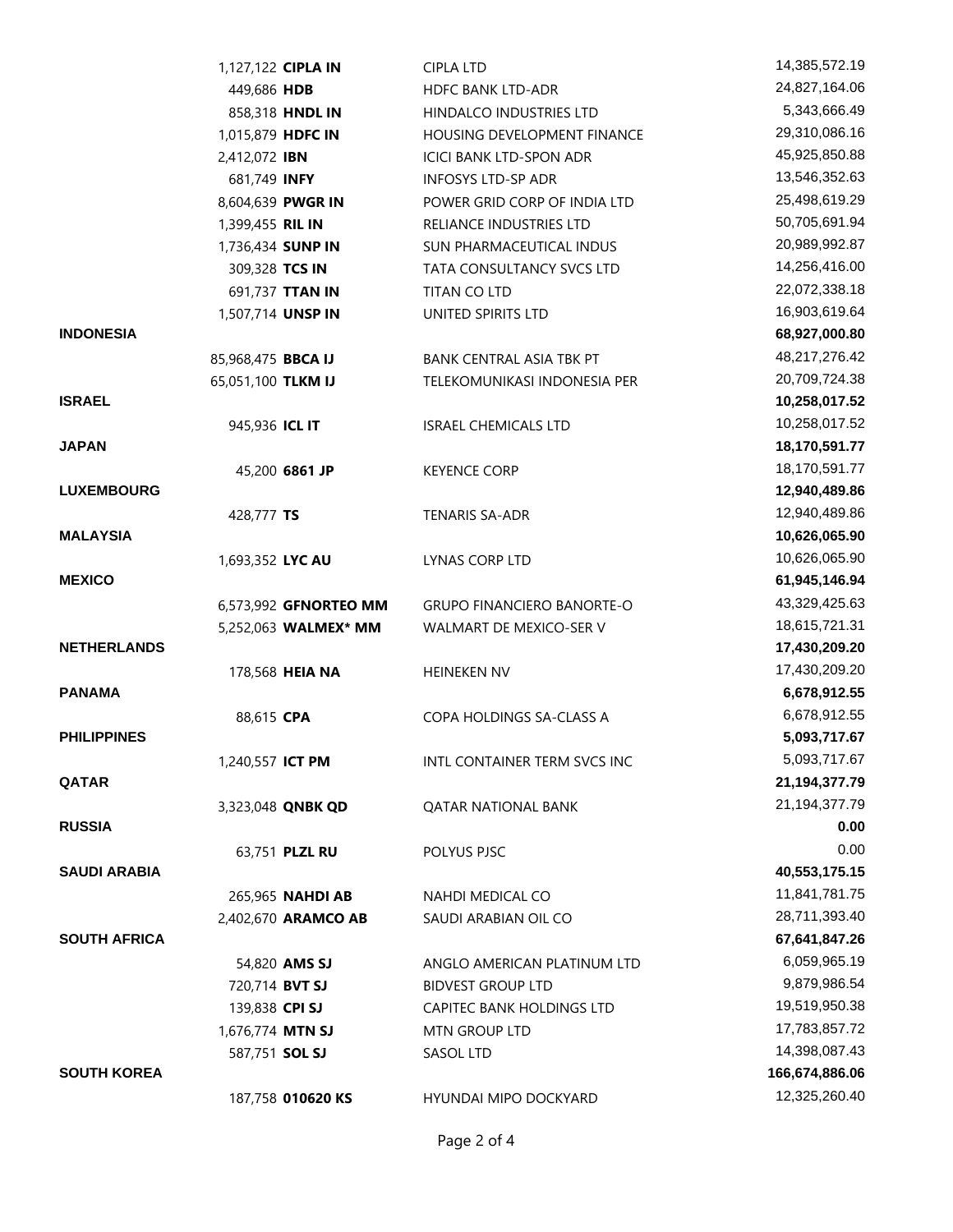|                             | 606,921 105560 KS   | <b>KB FINANCIAL GROUP INC</b> | 28,236,461.68     |
|-----------------------------|---------------------|-------------------------------|-------------------|
|                             | 424,588 030200 KS   | <b>KT CORP</b>                | 11,954,805.73     |
|                             | 1,000,206 088980 KS | MACQUARIE KOREA INFRA FUND    | 11,301,114.92     |
|                             | 1,930,012 005930 KS | SAMSUNG ELECTRONICS CO LTD    | 102,857,243.33    |
| <b>SWITZERLAND</b>          |                     |                               | 16,102,293.00     |
|                             | 124,733 NESN SW     | NESTLE SA-REG                 | 16,102,293.00     |
| <b>TAIWAN</b>               |                     |                               | 182,113,813.98    |
| 3,068,179 5871 TT           |                     | CHAILEASE HOLDING CO LTD      | 24,382,233.16     |
| 13,411,000 2610 TT          |                     | <b>CHINA AIRLINES LTD</b>     | 12,316,884.80     |
|                             | 474,893 9914 TT     | MERIDA INDUSTRY CO LTD        | 3,861,861.42      |
| 1,523,220 TSM               |                     | TAIWAN SEMICONDUCTOR-SP ADR   | 141,552,834.60    |
| <b>THAILAND</b>             |                     |                               | 51,712,817.27     |
| 12,918,700 AOT-R TB         |                     | AIRPORTS OF THAILAND PC-NVDR  | 24,964,992.44     |
|                             | 7,966,200 SCB-R TB  | SCB X PCL-NVDR                | 26,747,824.83     |
| <b>UNITED ARAB EMIRATES</b> |                     |                               | 15,213,531.57     |
| 19,745,605 DEWA UH          |                     | DUBAI ELECTRICITY & WATER AU  | 15,213,531.57     |
| <b>UNITED STATES</b>        |                     |                               | 135, 133, 151. 38 |
|                             | 41,263 AMGN         | AMGEN INC                     | 9,622,118.97      |
| 118,675 BLL                 |                     | <b>BALL CORP</b>              | 9,631,663.00      |
| 55,207 EPAM                 |                     | EPAM SYSTEMS INC              | 14,629,302.93     |
| 121,465 LEGN                |                     | LEGEND BIOTECH CORP-ADR       | 4,876,819.75      |
|                             | 327,044 FWONK       | LIBERTY MEDIA CORP-LIBERTY-C  | 20,384,652.52     |
| 770,561 MEKA                |                     | MELI KASZEK PIONEER CORP-A    | 7,859,722.20      |
| 228,326 MU                  |                     | MICRON TECHNOLOGY INC         | 15,569,549.94     |
| 357,654 NEM                 |                     | NEWMONT MINING CORP           | 26,055,093.90     |
| 540,131 PFE                 |                     | PFIZER INC                    | 26,504,228.17     |
| <b>URUGUAY</b>              |                     |                               | 13,370,428.97     |
| 61,903 GLOB                 |                     | <b>GLOBANT SA</b>             | 13,370,428.97     |
| <b>VIETNAM</b>              |                     |                               | 9,647,198.11      |
| 1,917,480 MSN VN            |                     | <b>MASAN GROUP CORP</b>       | 9,647,198.11      |

| Stock Total:     | 1.823.444.720.13 |
|------------------|------------------|
| Cash:            | 152.711.884.10   |
| Portfolio Total: | 1.976.156.604.23 |

Source: Driehaus Capital Management LLC